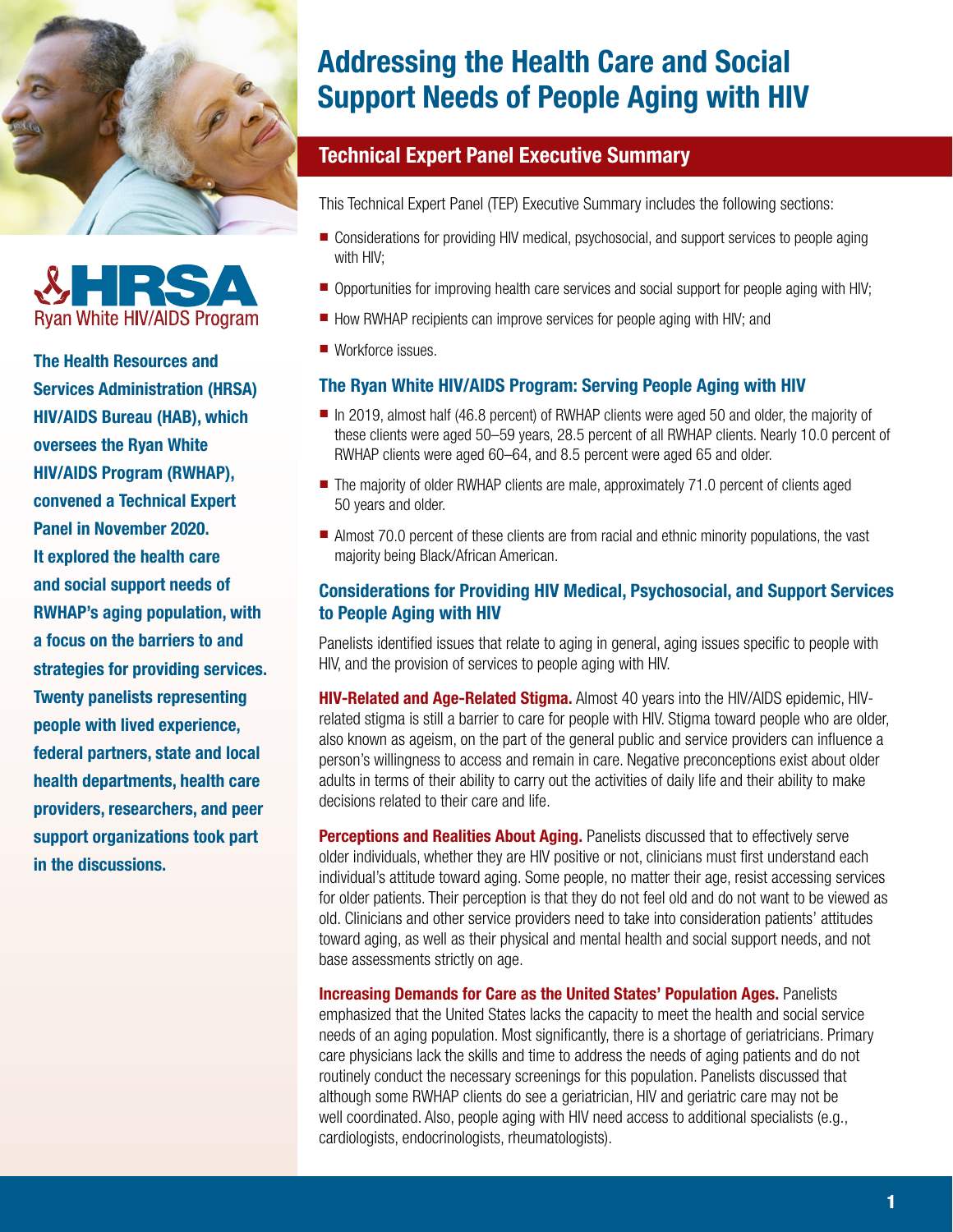

**Diversity of People Aging with HIV.** The population of people aging with HIV is incredibly diverse. These differences can affect the care and services they want and need.

- Age-Related Differences. For the most part, the needs of people in their 50s are different from those of people in their 60s, 70s, and beyond. However, as panelists observed, age is not the only consideration. Service providers should assess each patient's circumstances. It was noted that accessing services may be a major challenge for people in their 50s. Many services that older people access (e.g., Medicare, community-based support services) have specific age-related eligibility criteria (e.g., 60 years).
- Long-Term Survivors. People who were diagnosed with HIV in the 1980s or 1990s have lived with the virus for many years. Antiretroviral treatment (ART) can result in serious long-term side effects. Living with HIV for many decades also can have a significant impact on mental health.
- Newly Diagnosed. People who receive a diagnosis of HIV in their 50s (or older) must learn about the HIV-related system of care and available support services. They also must consider how to disclose their status to others (e.g., family and friends, sexual partners) and learn about sexual health and HIV prevention.

#### Isolation, Loneliness, and Lack of a Social Support Network.

Research indicates that isolation and loneliness are associated with both physical and mental health issues, including cardiovascular disease, stroke, and depression.<sup>1,2</sup> Mental health support can reduce isolation and loneliness. Panelists emphasized that providing social support for people aging with HIV is an important priority for this population. Given that this population may face challenges in terms of mobility, access to technology (e.g., devices, the internet) and training in how to use it, transportation, and

financial resources, it is necessary that service providers offer opportunities to socialize. Buddy programs, a successful strategy in the early days of the HIV epidemic, is one approach. Panelists also suggested that organizations run by and for people aging with HIV can provide social opportunities.

Access to Care. Beyond the financial ability to pay for services and age-related eligibility criteria, both of which may limit access to care, other factors can affect the ability or willingness of people aging with HIV to access services. Access to care can be improved by creating a welcoming environment where people feel comfortable receiving care; providing transportation; ensuring that facilities and services are accessible to people with physical and/or sensory disabilities; and providing access to electronic devices, the internet, and other technology.

**Quality of Life.** According to panelists, measuring quality of life is not reflected in the metrics related to the HIV epidemic and is not included on the HIV continuum of care. Quality of life affects both physical and mental health, which affects the likelihood of remaining in care and adhering to treatment.

## Opportunities for Improving Health Care Services for People Aging with HIV

Panelists discussed multiple ideas for improving health care services for people aging with HIV:

■ Partner with federal, state, and local organizations that provide services to older Americans. These can include [Area Agencies on](https://acl.gov/programs/aging-and-disability-networks/area-agencies-aging) [Aging,](https://acl.gov/programs/aging-and-disability-networks/area-agencies-aging) which are public or private nonprofits designated by states to address the needs and concerns of older adults. State and local governments also have Offices of Aging. The U.S. Department of Health and Human Services' [Administration for Community Living](https://acl.gov/)

<sup>1</sup>Health Resources and Services Administration. 2019. *The Loneliness Epidemic.* Available at [hrsa.gov/enews/past-issues/2019/january-17/loneliness-epidemic](https://www.hrsa.gov/enews/past-issues/2019/january-17/loneliness-epidemic). Accessed December 2, 2020.

<sup>2</sup>Holt-Lundstad J. 2017. "The Potential Public Health Relevance of Social Isolation and Loneliness: Prevalence, Epidemiology, and Risk Factors." *Public Policy & Aging Report.* 27(4): 127-130.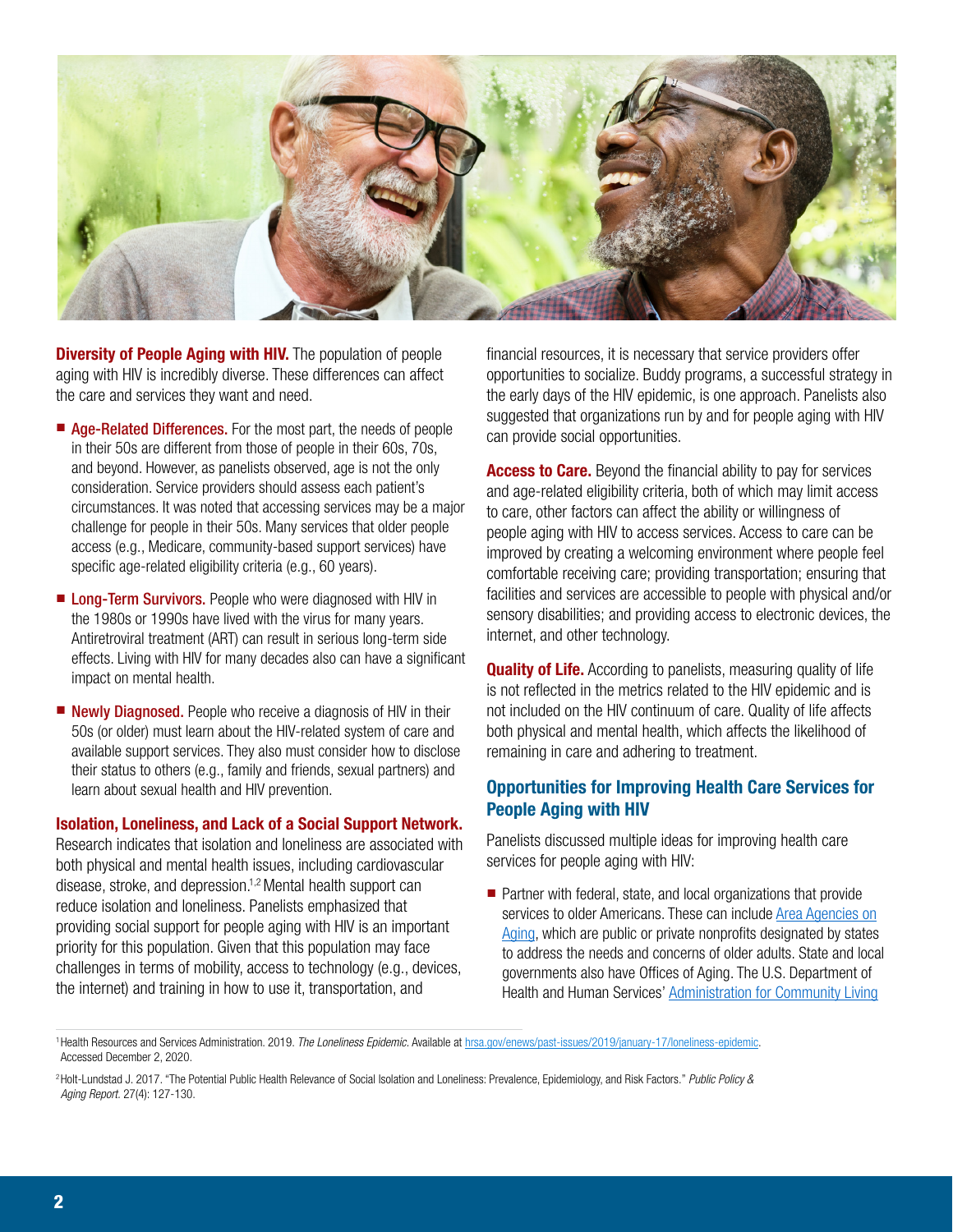advocates across the federal government for older adults, people with disabilities, and families and caregivers.

- Involve people aging with HIV as members of the care team. Provide training for clinicians (e.g., how to partner effectively, listening skills) and the patient (e.g., health literacy, advocacy skills).
- Include peers in the provision of care, whether acting as a member of the care team (e.g., nurse, patient navigator), coordinating referrals, providing social support, or providing retention or adherence support. Panelists emphasized the importance of professionalizing these roles and providing compensation.
- Coordinate health care through such strategies as interdisciplinary care teams; the collaborative care model that brings together primary care providers, care managers, and psychiatric consultants to provide mental health care; patient-centered medical homes; and co-location of services.
- Improve the screening for patients aging with HIV. Age-related screenings (e.g., frailty, cognitive function, elder abuse) should occur earlier for people with HIV (i.e., earlier than recommended for the general population) and integrated into primary care. The [Medicare annual visit](https://www.medicare.gov/coverage/yearly-wellness-visits) can serve as a model because it covers many of the domains important for this population. HAB has developed two resources focused on improving care for patients aging with HIV: *[Optimizing HIV Care for People Aging with HIV: Incorporating](https://hab.hrsa.gov/sites/default/files/hab/clinical-quality-management/aging-guide-new-elements.pdf)  [New Elements of Care](https://hab.hrsa.gov/sites/default/files/hab/clinical-quality-management/aging-guide-new-elements.pdf)* and *[Optimizing HIV Care for People Aging](https://hab.hrsa.gov/sites/default/files/hab/clinical-quality-management/aging-guide-best-team.pdf)  [with HIV: Putting Together the Best Health Care Team.](https://hab.hrsa.gov/sites/default/files/hab/clinical-quality-management/aging-guide-best-team.pdf)*

#### Opportunities for Improving Social Support for People Aging with HIV

Because of the importance of addressing loneliness and isolation in this population, panelists identified strategies for providing social support.

- *Support groups* (either in-person or via an online videoconferencing platform) provide an opportunity for people to connect with their peers and share experiences. Support groups should be tailored to specific needs (e.g., newly diagnosed, women, etc.). Support groups can focus on topics other than HIV. For example, people could get together for exercise or to support other healthy behaviors.
- **Peer support,** through HIV organizations or organizations for older adults, allows sharing "lived experience" and provides mutual support. Some programs focus on pairing peers by age; others follow an intergenerational model.
- *Social organizations* can help address isolation and provide social outlets. These organizations may be independent or operated through a larger organization. Many older individuals are interested in volunteer opportunities as a way of giving back to the community.
- Allow additional time for clinicians to address patients' complex needs (e.g., extended appointments).
- Dedicate referral staff (e.g., case managers, referral specialists) to identify appropriate services and to facilitate and follow up on linkage.
- Consultants (e.g., behavioral service consultants, pharmacists) can expand the range of services available to older patients.
- Provide additional support to patients, such as establishing monthly telephone check-ins or acting as a liaison between service providers. Members of the care team (e.g., nurses, case managers, peers) can carry out these activities.
- Facilitate access to services through home visits or by providing care in mobile vans.
- Facilitate access to housing and long-term care, which can be difficult to arrange for this population. Although long-term care is not an allowable expense under the RWHAP, many recipients develop links to organizations in their community to facilitate access for their clients. Panelists noted that many long-term care facilities and nursing homes are not welcoming to lesbian, gay, bisexual, transgender, and questioning (LGBTQ) individuals and people with HIV. It can be difficult to find housing partners, especially in rural areas. When forming partnerships, recipients should ensure that the providers will treat clients with respect.

### How RWHAP Recipients Can Improve Services for People Aging with HIV

Panelists shared ideas on steps RWHAP recipients and subrecipients can consider to ensure that services are welcoming to this population and addresses their needs.

**Planning.** RWHAP Part A and Part B recipients are required to engage in jurisdiction-wide planning activities. Panelists stated that although many people aging with HIV are members of planning groups, their presence does not necessarily translate into these groups' focusing on the needs of that population. Panelists suggested integrating older adults through all planning group activities and creating space for older members to speak. Panelists emphasized that these members should be provided support to facilitate participation (e.g., transportation) and compensation, if possible.

**Advisory Committees.** Panelists suggested that agencies establish an advisory committee with patients (and staff, if appropriate). Identifying a staff person to coordinate this activity can help with recruitment and ongoing involvement.

**Needs Assessment.** Among RWHAP recipients, needs assessment activities take place at multiple levels. For Part A and Part B recipients, needs assessment examines needs across the jurisdiction. Panelists identified multiple ways to collect data for planning purposes, including town hall meetings with clients, providers, and researchers; focus groups; client satisfaction surveys (written, telephone, electronic);